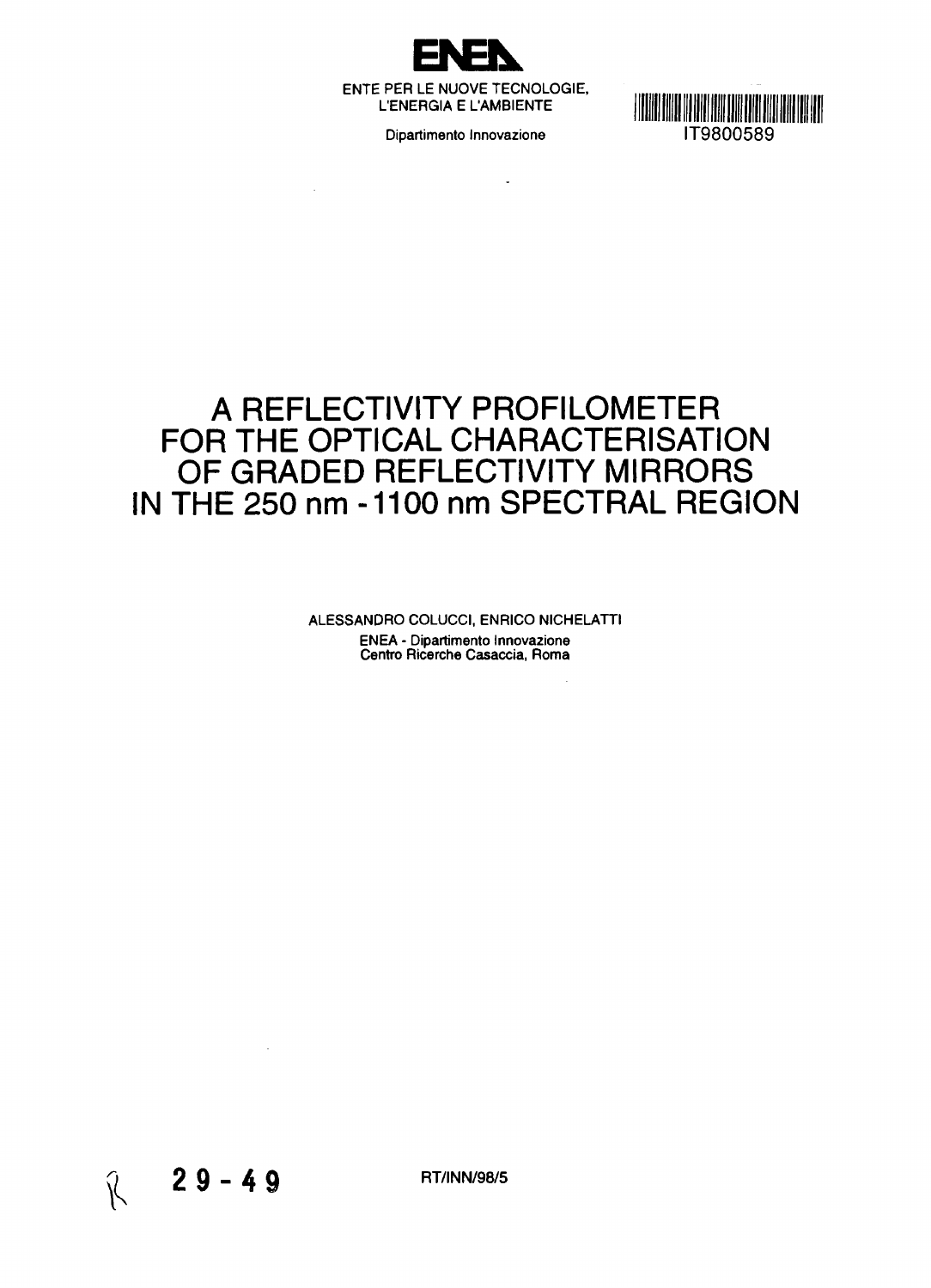Testo pervenuto nel aprile 1998

 $\label{eq:1} \begin{array}{ll} \mathbf{A} & \mathbf{B} & \mathbf{B} \\ \mathbf{A} & \mathbf{B} & \mathbf{B} \\ \mathbf{A} & \mathbf{B} & \mathbf{B} \\ \mathbf{A} & \mathbf{B} & \mathbf{B} \\ \mathbf{A} & \mathbf{B} & \mathbf{B} \\ \mathbf{A} & \mathbf{B} & \mathbf{B} \\ \mathbf{A} & \mathbf{B} & \mathbf{B} \\ \mathbf{A} & \mathbf{B} & \mathbf{B} \\ \mathbf{A} & \mathbf{B} & \mathbf{B} \\ \mathbf{A} & \mathbf{B} & \mathbf$ 

 $\sim$   $\sim$ 

 $\label{eq:2.1} \frac{1}{\sqrt{2}}\sum_{i=1}^n\frac{1}{\sqrt{2\pi}}\sum_{i=1}^n\frac{1}{\sqrt{2\pi}}\sum_{i=1}^n\frac{1}{\sqrt{2\pi}}\sum_{i=1}^n\frac{1}{\sqrt{2\pi}}\sum_{i=1}^n\frac{1}{\sqrt{2\pi}}\sum_{i=1}^n\frac{1}{\sqrt{2\pi}}\sum_{i=1}^n\frac{1}{\sqrt{2\pi}}\sum_{i=1}^n\frac{1}{\sqrt{2\pi}}\sum_{i=1}^n\frac{1}{\sqrt{2\pi}}\sum_{i=1}^n\frac{$ 

I contenuti tecnico-scientifici dei rapporti tecnici dell'ENEA rispecchiano l'opinione degli autori e non necessariamente quella dell'Ente.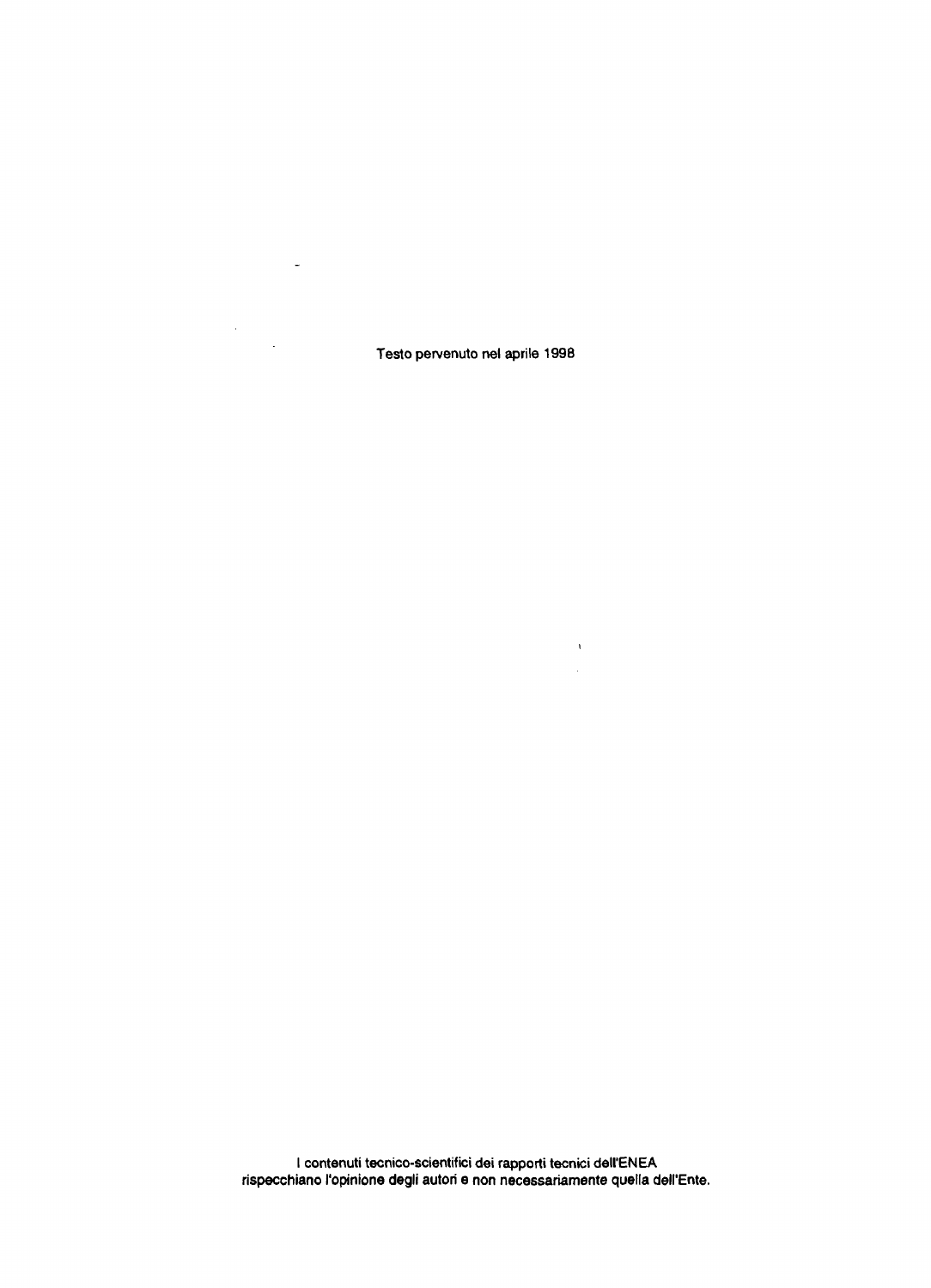#### **ABSTRACT**

We have developed the prototype of an instrument that can be used for the optical characterisation of graded reflectivity mirrors at any wavelength in the spectral region from 250 nm to 1100 nm. The instrument utilises a high-pressure Xe arc lamp as light source. Light is spectrally filtered by means of a grating monochromator. The sample is illuminated with an image of the monochromator exit slit. After reflection from the sample, this image is projected onto a 1024-elements charge-coupled device linear array driven by a digital frameboard and interfaced with a personal computer. We have tested the instrument accuracy by comparing measurement results with the corresponding ones obtained by means of a laser scanning technique. Measurement RMS repeatability has been estimated to be approximately of 0.8%.

[GRADED REFLECTIVITY MIRRORS, OPTICAL INSTRUMENTS, OPTICAL TESTING, PRO-FILING, REFLECTIVITY, THIN FILMS]

#### **RIASSUNTO**

E stato sviluppato il prototipo di uno strumento per la caratterizzazione ottica di specchi a riflettivita variabile, operante a qualsiasi lunghezza d'onda nell'intervallo spettrale da 250 nm a 1100 nm. La sorgente dello strumento è una lampada ad arco allo Xenon ad alta pressione. La luce è filtrata spettralmente per mezzo di un monocromatore a reticolo. Il campione viene illuminato da un'immagine della fenditura d'uscita del monocromatore. Dopo esser stata riflessa dal campione, questa immagine viene proiettata su un array CCD lineare a 1024 elementi, connesso elettronicamente a una scheda digitale e interfacciato a un personal computer. L'accuratezza dello strumento è stata verificata confrontando alcune misure con le corrispondenti misure ottenute mediante una tecnica a scansione laser. La ripetibilità RMS delle misure è stata stimata essere circa dello 0.8%.

> **NEXT PAGE(S) left BLANK**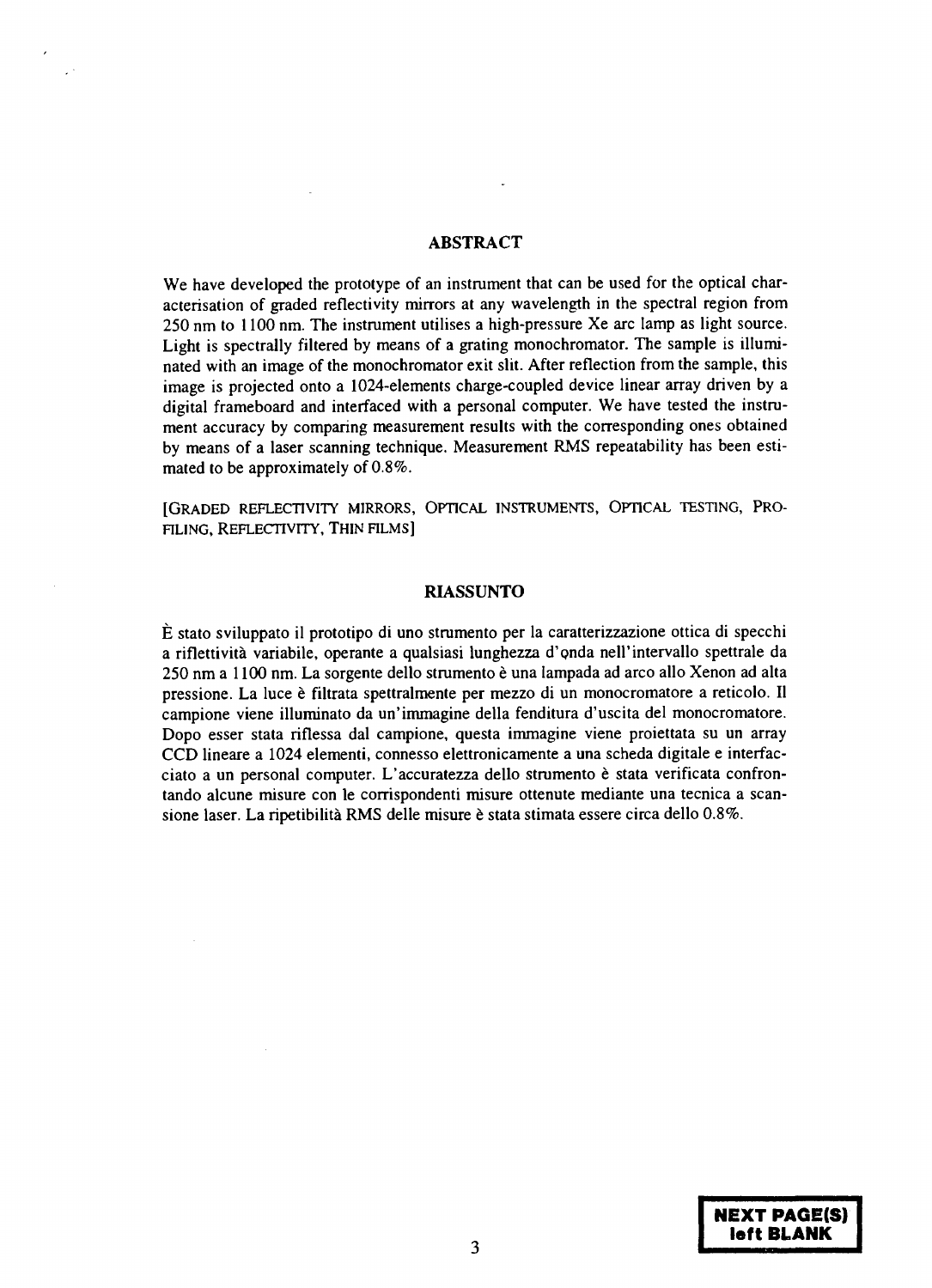# **Contents**

L

 $\sim$   $\lambda$  .  $\ddot{\phantom{a}}$ 

| 1 Introduction                  |    |
|---------------------------------|----|
| 2 Description of the instrument |    |
|                                 |    |
|                                 |    |
| 3 Test of the instrument        | 12 |
|                                 |    |
| <b>4 Conclusions</b>            | 16 |
| <b>References</b>               |    |

 $\bar{\star}$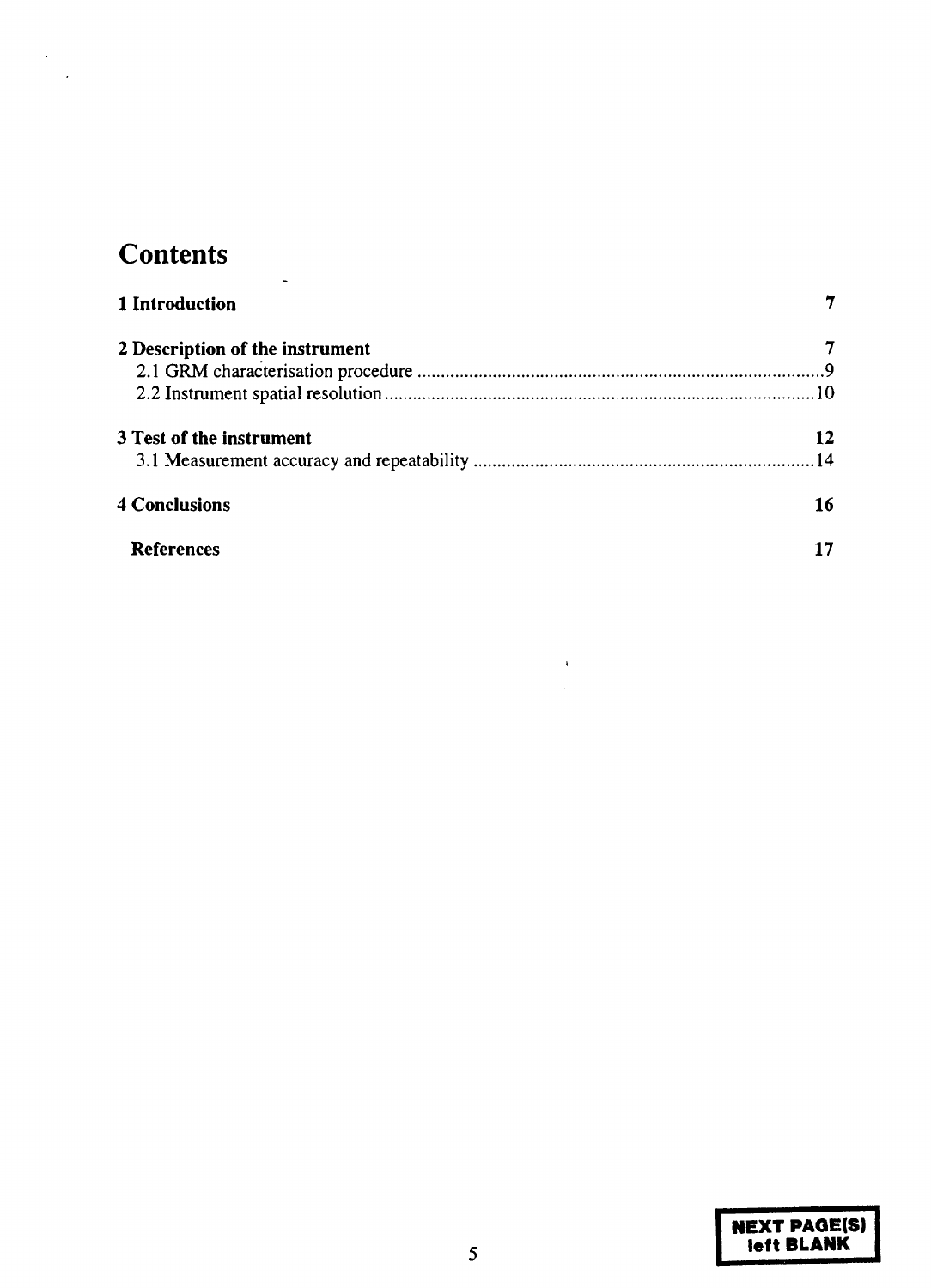## **1 Introduction**

It has been demonstrated, both theoretically and experimentally, that use of smooth radially graded reflectivity mirrors (GRM's) can significantly improve the performance of lasers equipped with unstable optical cavities [1-11].

When a GRM is utilised as the output coupler of an unstable laser cavity, the properties of the resonant modes and of the laser beam emerging from the cavity are strongly influenced by the reflectivity characteristics of the GRM. These characteristics can be essentially described in terms of the GRM reflectivity profile, where for *reflectivity profile* we mean the ratio of the intensity reflected from the GRM to the incident intensity, sampled along the GRM diameter.

In the literature one can find a number of papers dealing with the optical characterisation of GRM's [5,10-16]. In these papers the GRM reflectivity profile is measured essentially by scanning the GRM surface with a laser beam, which can be focused onto the sample [5, 10- 15] or spatially filtered [16], and by measuring the reflected intensity. Even though an instrument based on this laser scanning technique generally provides accurate and reliable measurements [15], we believe that it has a major drawback in that the use of a laser source makes the instrument utilisable only at the laser wavelength or at a certain set of wavelengths within the laser emission spectral range; availability of wavelengths within a wide spectral region would be possible by using an optical parametric oscillator as laser source, but this would significantly increase the instrument cost.

In this paper we illustrate the characteristics of the prototype of an instrument, hereafter referred to as *reflectivity profilometer,* we have developed with the aim of measuring the reflectivity profile of GRM's at any wavelength in the spectral region from 250 nm to 1100 nm. This reflectivity profilometer is capable of measuring reflectivity profiles over a length of 7.21 mm along the sample diameter, with a spatial resolution of 7.04  $\mu$ m. It utilises a Xe arc lamp as light source, which is spectrally filtered by a grating monochromator. Reflectivity profile measurements are essentially performed by illuminating the sample with an image of the monochromator exit slit, and by detecting the light reflected from the sample by means of a 1024-elements charge-coupled device (CCD) linear array. Note that because backface contributions to the sample reflection can perturbate the measurement results, the reflectivity profilometer is capable of characterising only GRM's which do not reflect from their backface, e.g. GRM's with an antireflection coated backface, or with wedge angled surfaces. As a completion of the instrument, a least-square-fit procedure for the elaboration of the measurement results is implemented for GRM's of the super-Gaussian type [10].

## **2 Description of the instrument**

The optical layout of the reflectivity profilometer is schematically represented in Fig. 1. A 75 W high-pressure Xe arc lamp, L, which has essentially a continuous emission spectrum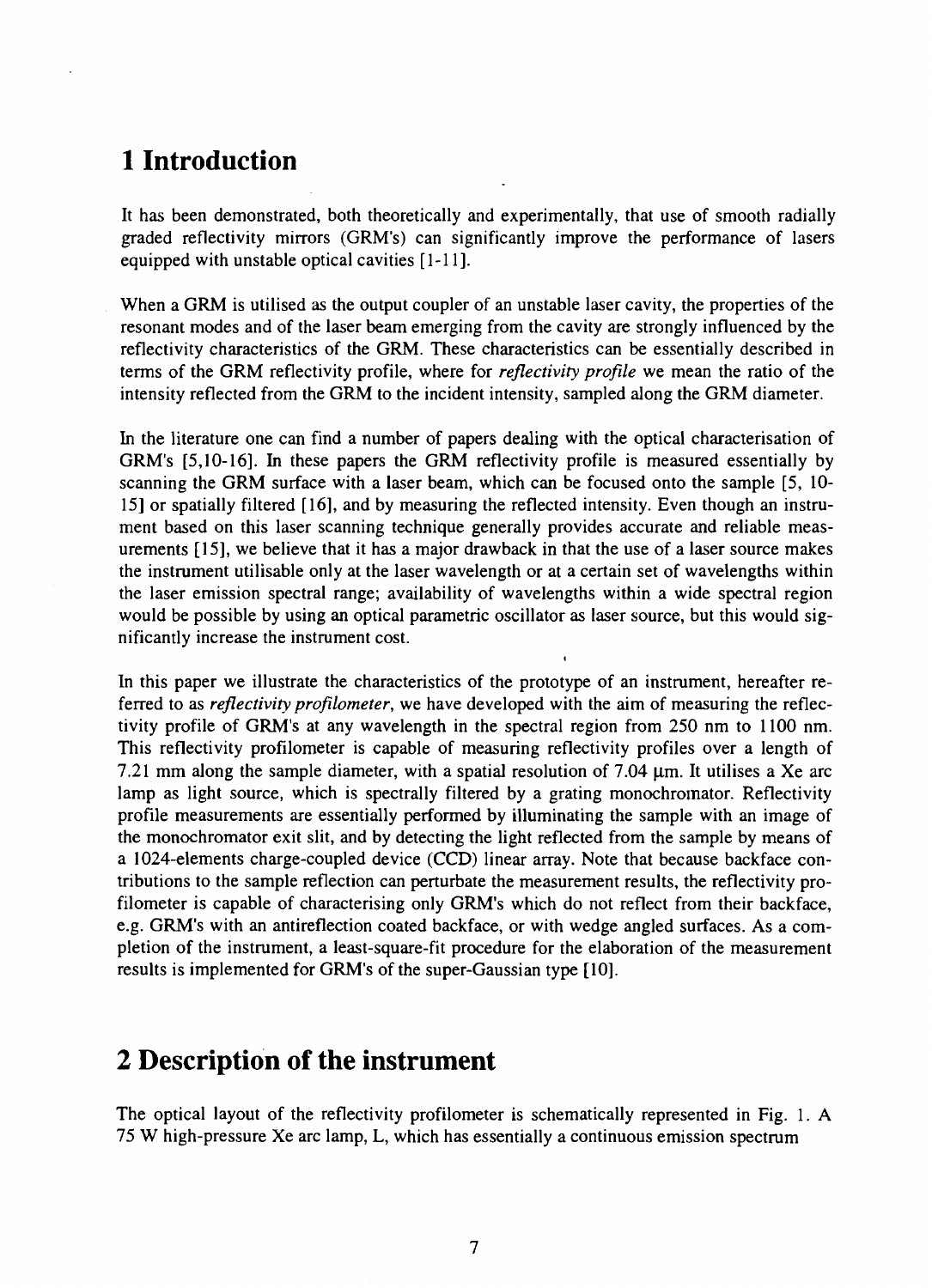

Figure 1 Schematic set-up of the reflectivity profilometer. PM<sub>1</sub> and PM<sub>2</sub> are fully reflecting plane mirrors. The largest sides of the exit slit ES, of its image on S, and of the CCD linear array LA lie along the *x* axis, which is perpendicular to the page plane.



**Figure 2** Front vision of the sample S. *2a* and *2b,* height and width of the sample region viewed by each photodiode, respectively; 2c, width of the monochromator exit slit image on the sample.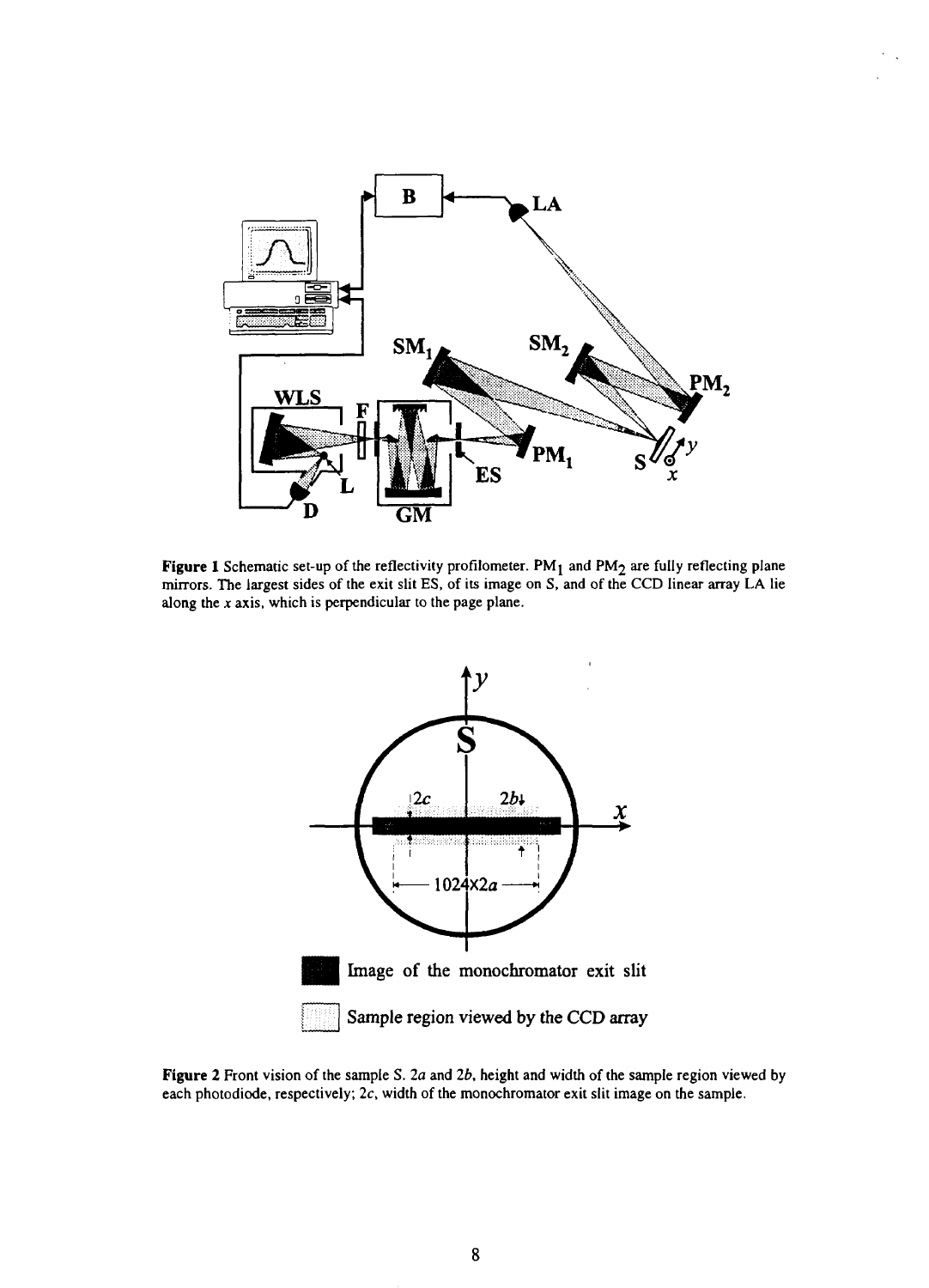from 190 nm to 2.6 *\im,* is used as white light source, WLS. Lamp emission fluctuations are monitored by the silicon photodiode D, which provides a reference signal. The lamp housing is blower cooled and is equipped with a concave mirror which provides an effective *f/3.4* beam focused at 76 mm in front of the housing. This beam is spectrally filtered by a 125 mm,  $f/3.7$  grating monochromator, GM. A proper spectral bandpass filter, F, is inserted between WLS and GM to prevent wavelengths that could give rise to unwanted higher-order grating reflections from entering GM. A spherical mirror,  $SM<sub>1</sub>$ , optically conjugates the GM exit slit to the sample plane, so that an 1:1 monochromatic image of this slit is formed on the sample S (see also Fig. 2). The size of this image is typically of about  $0.4 \text{ mm} \times 10 \text{ mm}$ , but the image width (0.4 mm) can be adjusted at different values by properly setting the calibrated aperture of the GM exit slit. After reflection from S, the slit image is modulated in intensity by the reflectivity coefficient of the sample, which can vary along the illuminated area. This modulated image is then projected onto a linear array of detectors, LA, by means of the spherical mirror  $SM<sub>2</sub>$  which optically conjugates the sample plane to the array plane, with a magnification of about 3.55. LA is a 1024-elements CCD linear array driven by a 12-bit digital frameboard, B, and interfaced with a PC. The array can detect radiation in the spectral range from 250 nm to 1100 nm. The board clock frequency, which is of the order of 10 KHz, can be adjusted to obtain suitable signal-to-noise ratios under typical measurement conditions. The total size of the LA sensible area is 2.5 mm $\times$ 25.6 mm; the size of each element is 2.5 mm $\times$ 25  $\mu$ m, and the element spacing is  $25 \mu m$  centre-to-centre. Therefore, taking into account the magnification of the optical arrangement, the array can detect an effective sample area of approximately 0.704 mm $\times$ 7.21 mm, with a spatial resolution of about 7.04  $\mu$ m along its largest side, which lies along the *x* axis in Figs. 1 and 2. The sample is mounted on a micrometric *x-y* translation stage, so that it can be centred with respect to the slit image. To make this operation more accurate, the signal profile detected by LA can be displayed in real time on the PC video.

#### 2.1 GRM characterisation procedure

The procedure for characterising a GRM essentially consists in measuring its reflectivity profile, and then fitting this profile with a suitable function. Most interest is focused at the moment on GRM's of the super-Gaussian type, which have been demonstrated to provide in a laser the optimum trade-off between a full exploitation of the active medium and high quality of the output beam [10,11]. Consequently, we have implemented a least-square procedure for fitting the measured reflectivity profiles with a super-Gaussian function plus a constant plateau, i.e.:

$$
R_{\text{GRM}}\left(r\right) = \left(R_{\text{MAX}} - R_0\right) \exp[-2\left(r / w\right)^{N}] + R_0\,,\tag{1}
$$

where r is the radial distance from the GRM centre of symmetry,  $R_{MAX}$  and  $R_0$  are the reflectivity maximum and minimum value, respectively; *w* is the GRM spot-size radius, and *N* is the index of super-Gaussianity. The value of *Ro* accounts for residual reflectivity of the GRM antireflection coating.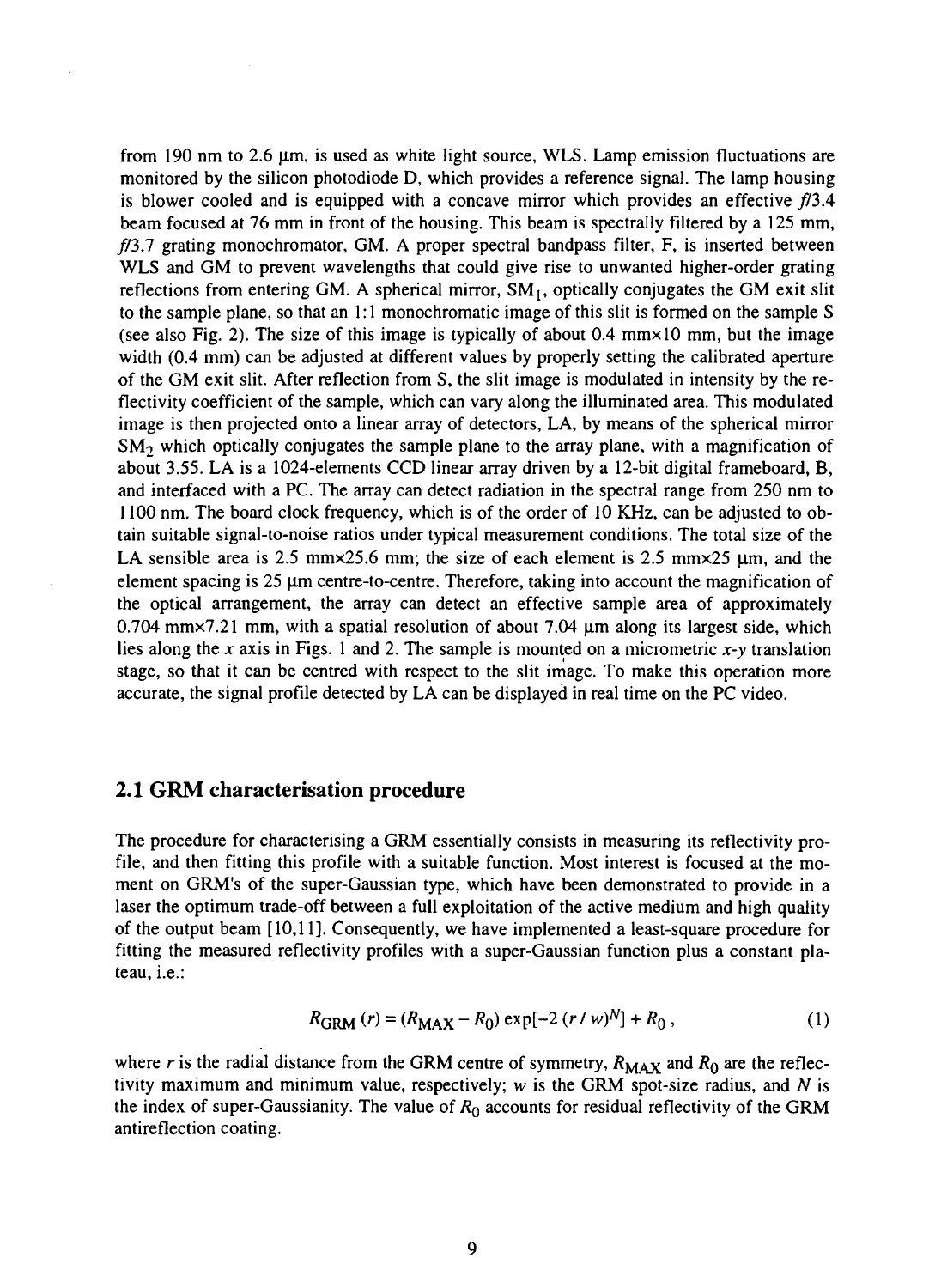Measurement of GRM reflectivity profiles is accomplished according to the photometric technique [17]: two subsequent measurements are taken of the light intensity reflected from the GRM and from a reference mirror of uniform known reflectivity  $R_{RFF}$ , respectively. Both measurements have to be performed in a darkened environment. The GRM has to be centred with respect to the GM exit slit image by finely displacing the sample mount along the  $y$  direction. This operation is accomplished by maximising the width of the signal profile which is displayed in real time on the PC video.

Let  $S_{\text{GRM}}(i)$  and  $S_{\text{REF}}(i)$  be the normalised signals detected by the *i*<sup>th</sup> photodiode of the CCD array, corresponding to the GRM and reference mirror measurement, respectively. Both signals are normalised with respect to the signal provided by the probe detector D in order to correct for lamp emission fluctuations. Then, one can write:

$$
S_{\text{GRM}}(i) = \gamma R_{\text{GRM}}(i) I(i) + S_{\text{B}}(i), \tag{2}
$$

$$
S_{\text{REF}}(i) = \gamma R_{\text{REF}} I(i) + S_{\text{B}}(i),\tag{3}
$$

where  $\gamma$  is the gain of the array photodiodes,  $R_{\text{GRM}}(i)$  is the reflectivity of the GRM point  $x(i)$ that optically corresponds to the  $i<sup>th</sup>$  photodiode,  $\tilde{I}(i)$  is the intensity of the radiation which impinges onto the same GRM point, and  $S_R(i)$  is a background signal that can be generated by the detector dark current and by residual environmental scattered light. This background signal can be estimated by measuring a non-reflecting sample (for example, a black opaque surface) under the same conditions that occur during the measurement of  $S_{\text{GRM}}(i)$  and

As the value of  $R_{REF}$  is known, we can derive from Eqs. (2) and (3) the following formula for the evaluation of the GRM reflectivity profile:

$$
R_{\text{GRM}}(i) = \frac{S_{\text{GRM}}(i) - S_{\text{B}}(i)}{S_{\text{REF}}(i) - S_{\text{B}}(i)} R_{\text{REF}}, \quad i = 1, 2, ..., 1024.
$$
 (4)

Repeating for a number of times (typically of the order of 100) the measurement of  $S_{\text{GRM}}(i)$ and  $S_{REF}(i)$ , one can improve measurement statistics and estimate the random error associated with the signal given by each photodiode of the CCD array, and therefore also the error associated with  $R_{\text{GRM}}(i)$ . The total measurement takes typically 3-5 minutes, yielding a set of 1024 couples of data  $\{x(i), R_{\text{GRM}}(i)\}\)$  which represent the position along the GRM diameter and the reflectivity therein, respectively. However, owing to the instrument finite resolution cell, this result is an approximate one, as it will be discussed in the next subsection.

#### 2.2 Instrument spatial resolution

Above we have considered Eqs. (2-4) to model the measurement of GRM reflectivity profiles.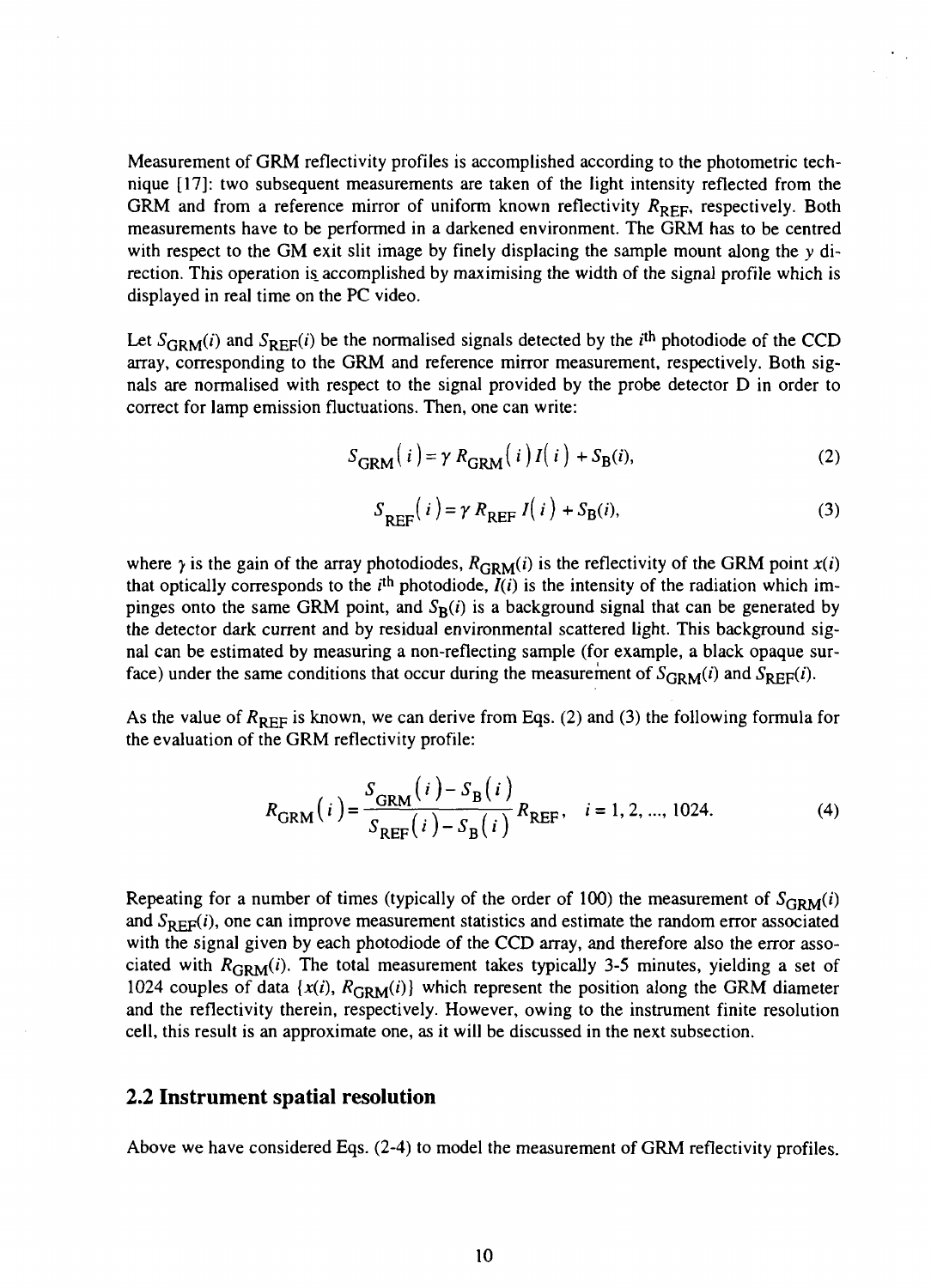However, in introducing Eqs. (2) and (3) we have disregarded the fact that the array photodiode elements have a finite size, and therefore that each one of them collects the light intensity reflected from a finite portion of the sample. To account for this fact, one should replace Eqs. (2) and (3) with the following ones:

$$
S_{\text{GRM}}^{-}(i) = \frac{\gamma}{4ab} \iint_{\sigma(i)} R_{\text{GRM}}(x, y) I(x, y) dx dy + S_{\text{B}}(i),
$$
 (2')

$$
S_{REF}(i) = \frac{\gamma}{4ab} R_{REF} \iint_{\sigma(i)} I(x, y) dx dy + S_B(i), \tag{3'}
$$

where  $I(x,y)$  and  $R_{\text{GRM}}(x,y)$  represent the illumination intensity and the GRM reflectivity at the point  $(x,y)$  of the sample surface, respectively, and the integration domain

$$
\sigma(i) = [x(i) - a, x(i) + a] \times [-b, b]
$$

is the rectangular region on the sample surface which is viewed by the *i*<sup>th</sup> photodiode. In our case,  $2a = 7.04 \text{ µm}$  and  $2b = 704 \text{ µm}$ .

The effective domain of integration for the integrals that appear in Eqs. (2') and (3') is determined by the sample region where  $I(x,y) \neq 0$ . Let 2c be the y-width of  $I(x,y)$  (see Fig. 2). Then the effective domain of integration is

$$
\sigma'(i) = [x(i) - a, x(i) + a] \times [-b', b'],
$$

where  $b' = min(b, c)$ . Therefore  $2a \times 2b'$  is the resolution cell of our instrument.

Here one should also consider that the illumination wavelength varies from —*c* to *c* along the *y* direction as a consequence of the monochromator grating dispersion. However, we can neglect this fact by assuming that the spectral bandwidth of the radiation impinging onto the sample is narrow enough to assume as constant the spectral response of the sample within this bandwidth. In our set-up this spectral bandwidth is typically set at 2-10 nm, depending on the aperture of the monochromator exit slit and on the type of grating which is utilised.

Assuming that the illumination  $I(x,y)$  can be considered as constant over any resolution cell, and considering that for the characterisation of typical GRM's one is seldomly interested in spatial details finer than  $2a = 7.04 \mu m$  (except that at the edge of GRM's with relatively high values of  $N$ ), Eqs. (2') and (3') can be approximated as:

$$
S_{\text{GRM}}(i) \cong \frac{\gamma}{2b} I[x(i)] \int_{-b}^{b} R_{\text{GRM}}[x(i), y] dy + S_{\text{B}}(i), \tag{2}
$$

$$
S_{\text{REF}}(i) \equiv \frac{\gamma b'}{b} R_{\text{REF}} I[x(i)] + S_{\text{B}}(i). \tag{3'}
$$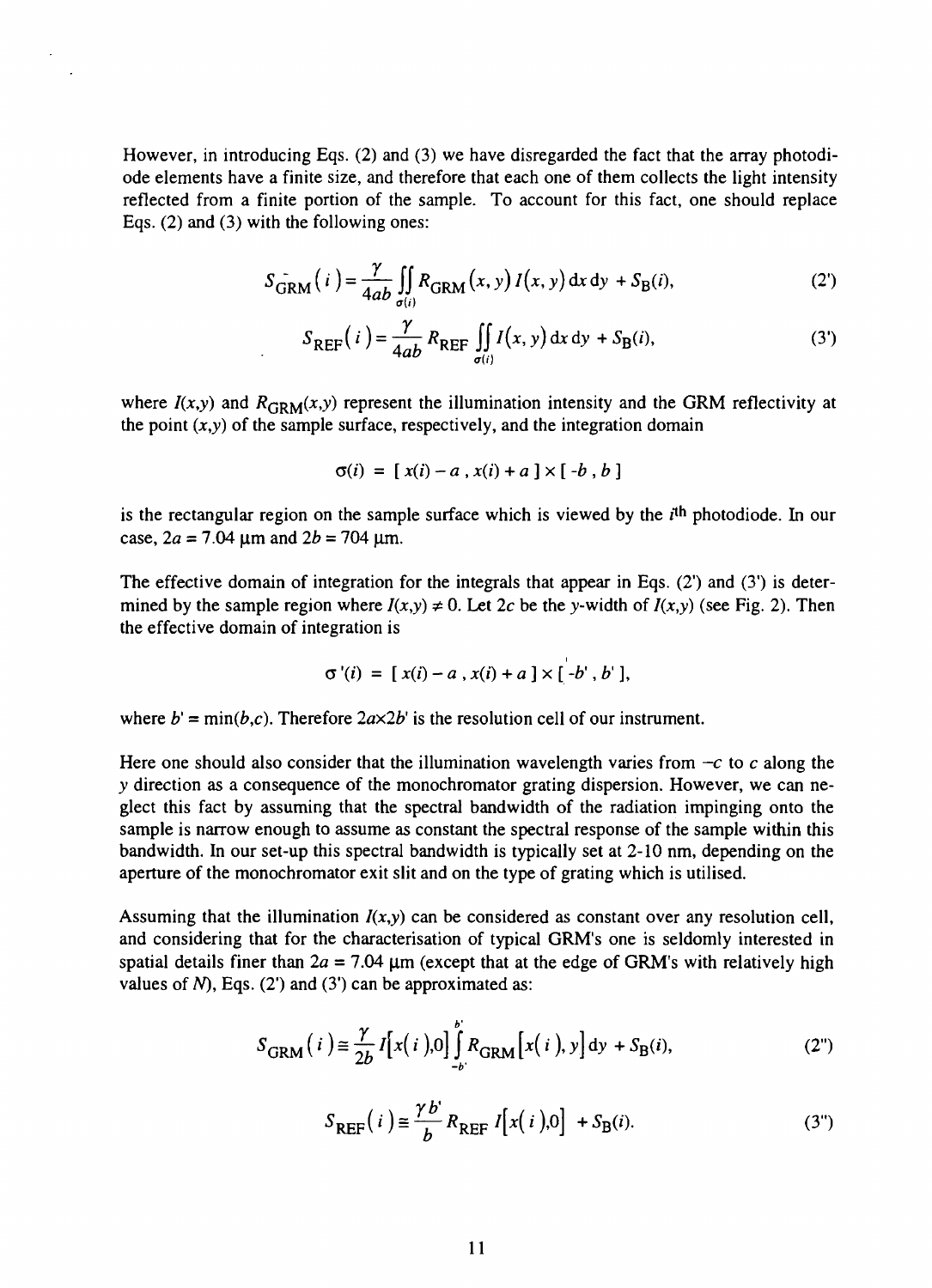Substituting these equations into Eq.  $(4)$ , one finds:

$$
R_{\text{GRM}}(i) = R_{\text{GRM}}(i) \equiv \frac{1}{2b} \int_{-b}^{b} R_{\text{GRM}}[x(i), y] dy.
$$
 (5)

This result means that  $R_{\text{GRM}}(i)$  is an average  $\bar{R}_{\text{GRM}}(i)$  of the GRM reflectivity in the ydirection: spatial details along the *y* axis that are smaller than *2b'* result smoothed. This smoothing effect can perturbate the characterisation of GRM's of the super-Gaussian type: the super-Gaussian parameters *w* and *N* can be underestimated, depending on the values of these parameters and on the value of *b\* if one does not take into account expression (5) but simply considers expressions (1) and (4) for the fitting procedure. However, a simple criterion can be derived, by approximately integrating expression (5), that indicates under which conditions the measured reflectivity profile is unaffected by perturbations. In this case, expression (4) can be used for the fitting procedure without introducing these underestimations. In fact, by substituting function (1) into the integral of Eq. (5) (with  $r = [x^2(i) + y^2]^{1/2}$ ), and approximating function (1) with its Taylor expansion up to the first order in  $y^2$ , one finds that expression (5) becomes equal to the super-Gaussian function (1) (with  $r = |x(i)|$ ) minus the following perturbative term:

$$
\varepsilon(i) = (R_{\text{MAX}} - R_0) \frac{N}{3} \left(\frac{b'}{w}\right)^2 \left(\frac{|x(i)|}{w}\right)^{N-2} \exp\left[-2\left(\frac{|x(i)|}{w}\right)^N\right].
$$

It can be verified that  $\varepsilon(i)$  is negligible if the following condition is satisfied:

$$
(b'/w)^2 << 3/N \quad \text{(for } N \ge 2). \tag{6}
$$

Therefore, if condition (6) is likely to fail for a given super-Gaussian GRM, the measured profile can be affected by perturbations. Consequently, in this case the more accurate expression (5) has to be utilised in the fitting procedure to avoid systematic errors that would be introduced by use of expression (4).

### **3 Test of the instrument**

Measurements performed with the reflectivity profilometer have been tested for accuracy and repeatability. To this purpose, we have measured the reflectivity profile along the diameter of a number of GRM's. The results of these measurements, performed at a wavelength  $\lambda =$ 633 nm, have been compared with the reflectivity profiles of the same GRM's obtained by scanning their surfaces with a focused HeNe laser beam, and measuring the reflected intensity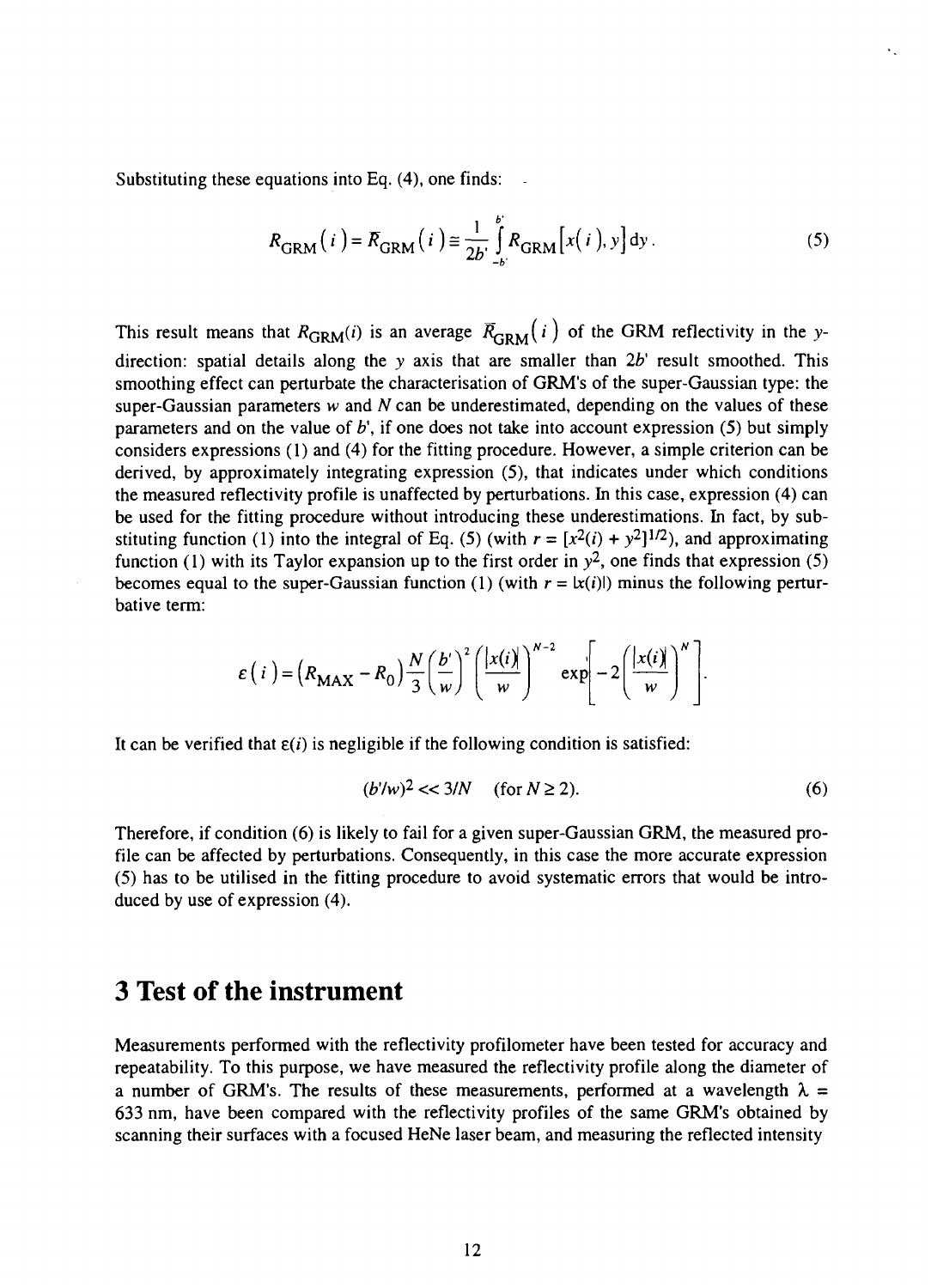

 $\hat{\mathcal{A}}$ 

**Figure** 3 Reflectivity profiles of samples #1, #2, and #3 at  $\lambda = 633$  nm, as measured with: the reflectivity profilometer (solid line); the HeNe laser scanning technique (dots).

by means of a photodiode and a lock-in amplifier. The diameter of the laser spot focused onto the sample was approximately of 60  $\mu$ m, a value which is comparable to values previously reported in the literature [13,15]. The sample was scanned by moving the sample mount, which was fixed on a micrometric translation stage.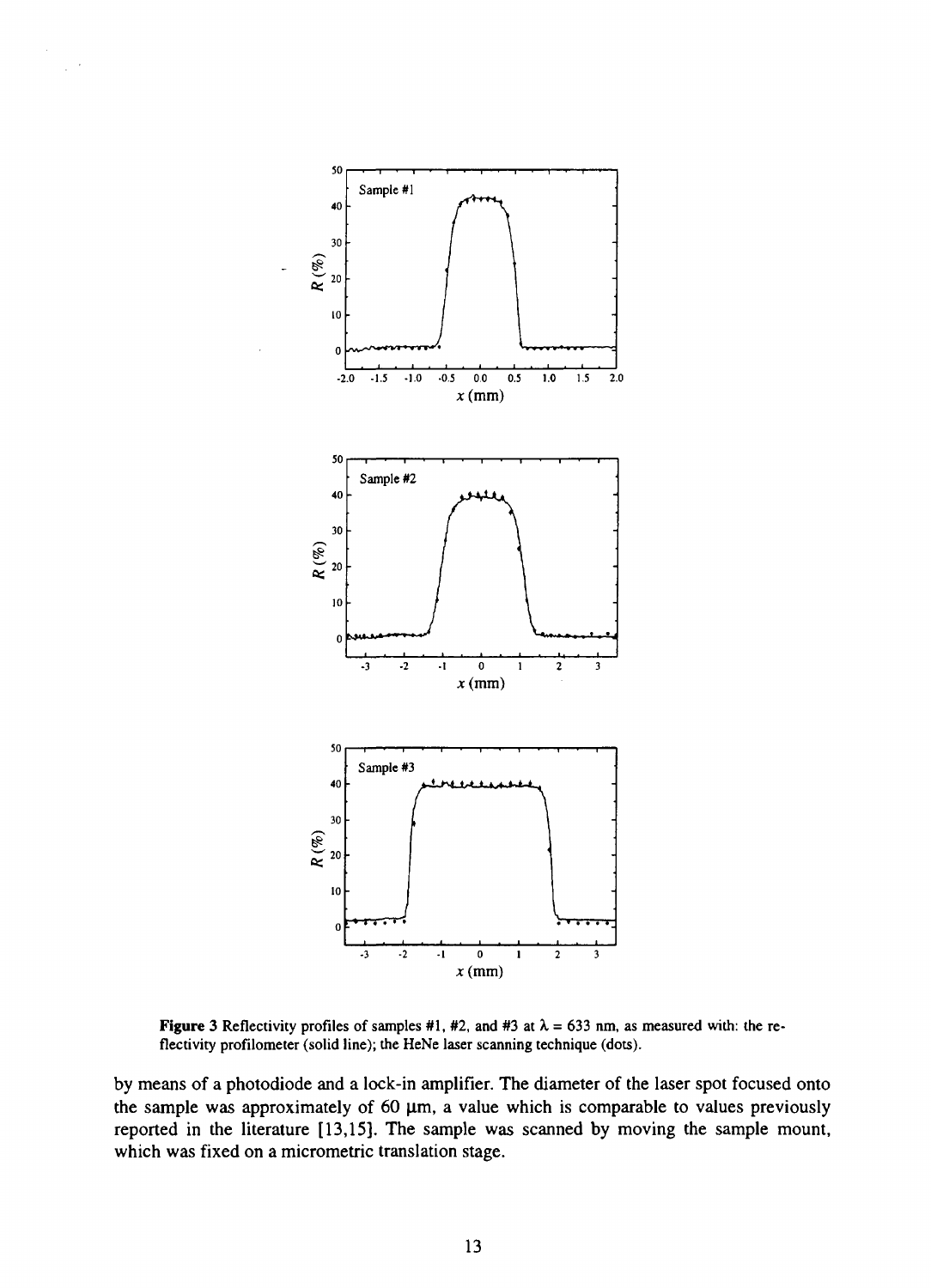#### 3.1 Measurement accuracy and repeatability

As an exemplificative set of the GRM's utilised to test the reflectivity profilometer, we consider here three thin-film GRM's, hereafter referred to as sample #1, #2, and #3, characterised by the following design:

#### substrate/1.73H 0.687L H/air,

where H and L are quarterwave layers of  $TiO<sub>2</sub>$  (high index) and  $SiO<sub>2</sub>$  (low index), respectively. The optical thickness of the external  $TiO<sub>2</sub>$  layer is variable and is of a quarterwave at the centre of each GRM, and gradually goes to zero towards the substrate edge. We have utilised a BK7 substrate with a sand-blasted back-face, so that back-face contributions to reflectivity did not perturbate the optical characterisation. The depositions have been performed with an RF-sputtering apparatus and by means of the stationary mask technique (e.g., see Ref. 15). This technique essentially consists in shadowing the substrate, on which film growth takes place, with a mask having a circular hole of diameter *D* and positioned at a distance *h* from the substrate. We have used three different values of *D* to obtain different reflectivity profiles for the three samples, that is D=l mm for sample #1, *D=2.l* mm for sample #2, and  $D=3.5$  mm for sample #3. For all the three samples we have chosen  $h = 0$  mm with the aim of testing the reflectivity profilometer and the fitting procedure with the measurement of super-Gaussian GRM's characterised by a high value of *N.* (Indeed, as the mask is positioned very close to the substrate, its shadow is likely to present a sharp discontinuity in correspondence of the hole rim, this giving rise to the growth of a top-hat shaped film.) A high value of *N* can induce condition (6) to fail, considering that we expected to obtain values of *w* comparable with  $D/2$  and that in our operating conditions we had  $b' = c = 200 \text{ }\mu\text{m}$ .

We have measured the reflectivity profiles of the three samples with both the reflectivity profilometer and the HeNe laser scanning technique. The bandpass of the monochromator was set at about 5 nm in our operating conditions. The results of these measurements are shown in Fig. 3. As one can notice, there is a quite good agreement between the profiles measured with the two systems.

To complete the characterisation of the three GRM's, we have used expression (1), with  $r = \{x\}$ , to fit the experimental profiles of Fig. 3, for both the reflectivity profilometer and the HeNe laser scanning technique measurement results. When fitting the profiles measured with the reflectivity profilometer, we have considered both expressions (4) and (5) in order to verify under which conditions use of expression (4) can give rise to systematic errors. The resulting best-fitting values of the parameters are listed in Tabs. 1 and 2. By comparing Tabs. 1 and 2, one can notice a good agreement between the values corresponding to the measurements performed with the HeNe laser scanning technique and the reflectivity profilometer. This indicates that the reflectivity profilometer provides measurements at least as accurate as those provided by the laser scanning technique. Moreover, one can notice in Tab. 2 that the values of *w* and *N* as estimated with expression (4) are slightly smaller than the corresponding ones estimated with expression (5), especially for samples #1 and #3. The reason for this is that condition (6) is poorly satisfied for samples #1 and #3, because sample #1 and#2 are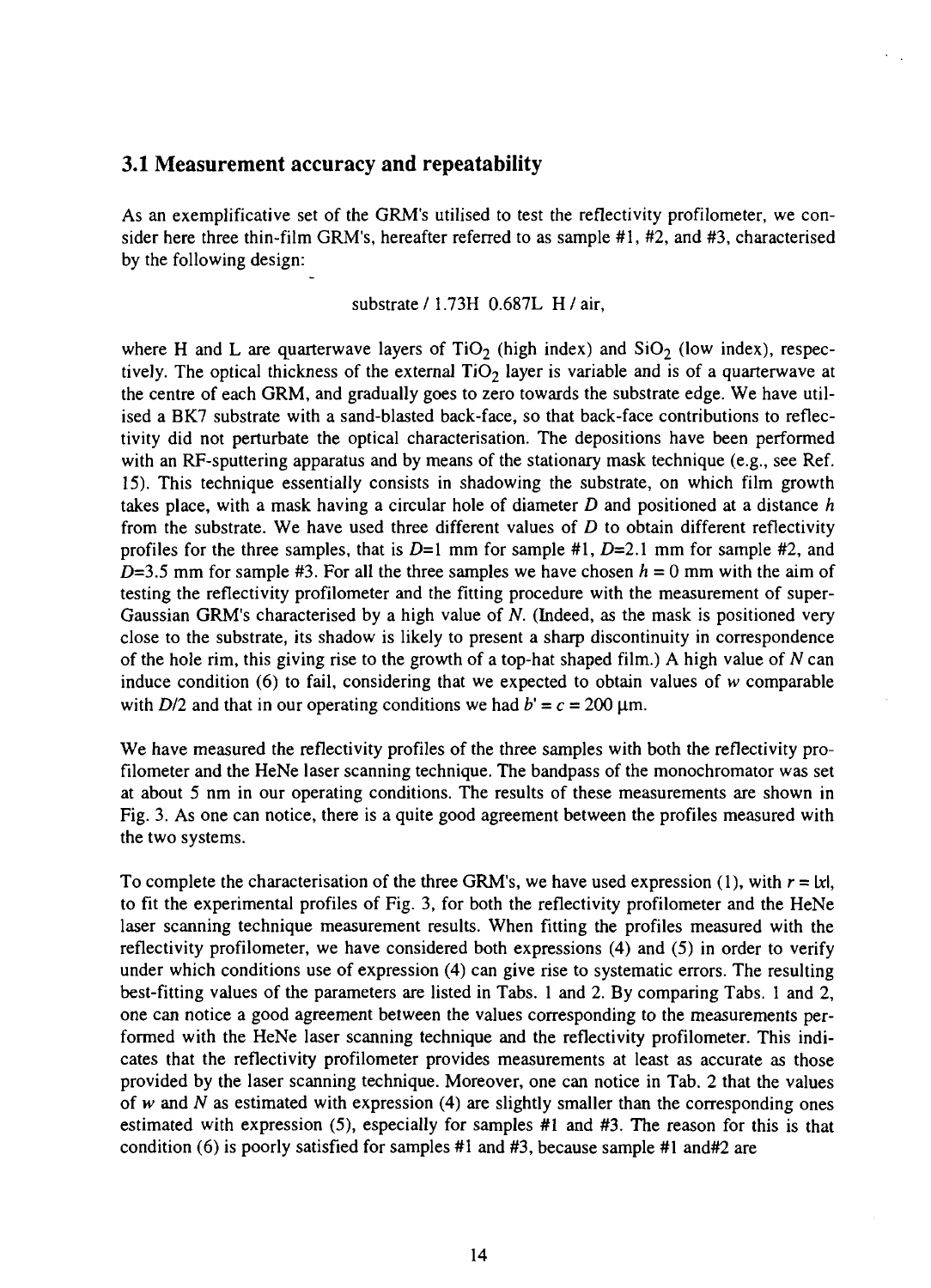| Sample #     | $R_{MAX}$ (%) | $R_0(\%)$     | $w$ (mm)        | N             |
|--------------|---------------|---------------|-----------------|---------------|
| п            | $41 \pm 2$    | $0.5 \pm 0.5$ | $0.57 \pm 0.02$ | $9 \pm 2$     |
| $\mathbf{2}$ | $40 \pm 2$    | $0.9 \pm 0.6$ | $1.23 \pm 0.04$ | $5.6 \pm 0.9$ |
| 3            | $40 \pm 1$    | $1.0 \pm 0.7$ | $1.89 \pm 0.03$ | $19 \pm 3$    |

**Table 1** Parameters of the fitting function (1) for the profiles measured with the HeNe laser scanning technique.

| Sample #     | $R_{MAX}$ (%)  | $R_0$ (%)       | $w$ (mm)            | N               |
|--------------|----------------|-----------------|---------------------|-----------------|
| 1            | $41 \pm 1$     | $0.75 \pm 0.05$ | $0.571 \pm 0.005$   | $8.1 \pm 0.7$   |
|              |                |                 | $(0.581 \pm 0.005)$ | $(8.6 \pm 0.8)$ |
| $\mathbf{2}$ | $39.4 \pm 0.7$ | $0.70 \pm 0.05$ | $1.25 \pm 0.01$     | $5.8 \pm 0.3$   |
|              |                |                 | $(1.26 \pm 0.01)$   | $(5.9 \pm 0.3)$ |
| 3            | $39.3 \pm 0.7$ | $1.5 \pm 0.1$   | $1.90 \pm 0.01$     | $21 \pm 2$      |
|              |                |                 | $(1.91 \pm 0.01)$   | $(26 \pm 2)$    |

**Table** 2 Parameters of the fitting function (1), as estimated by using expression (4), for the profiles measured with the reflectivity profilometer. The values between parenthesis are estimated by using expression (5), and they are reported only when they differ from the corresponding values estimated with expression (4).

characterised by a low value of w and a high value of *N,* respectively. Further, note that for samples #1 and #2 we have obtained relatively low values of *N* because the corresponding reflectivity profiles are smoother than the profiles expected from geometrical considerations on the mask shadow, even for the profiles measured with the HeNe laser scanning technique. To ascertain that these characteristics were real and did not depend on systematic errors introduced by the finite spatial resolution, we have measured the thickness profiles of the variable TiO2 layers with a stylus profilometer having a nominal horizontal and vertical resolution of 2  $\mu$ m and 1 Å, respectively. The measured thickness profiles were smooth and well agreed with the reflectivity profiles of Fig. 3. Taking into account also previously published experimental results [18], this smoothing effect can be attributed to scattering events taking place at the mask hole border and that can influence the shape of the growing film. However, a deepened study of the mask hole border influence on the film growth is beyond the aim of this work.

The RMS measurement repeatability of the reflectivity profilometer at the considered wavelength has been estimated by repeating for a number of times the measurement procedure for the above considered samples, and comparing the resulting reflectivity profiles. In this way we have found an RMS measurement repeatability of approximately 0.8%.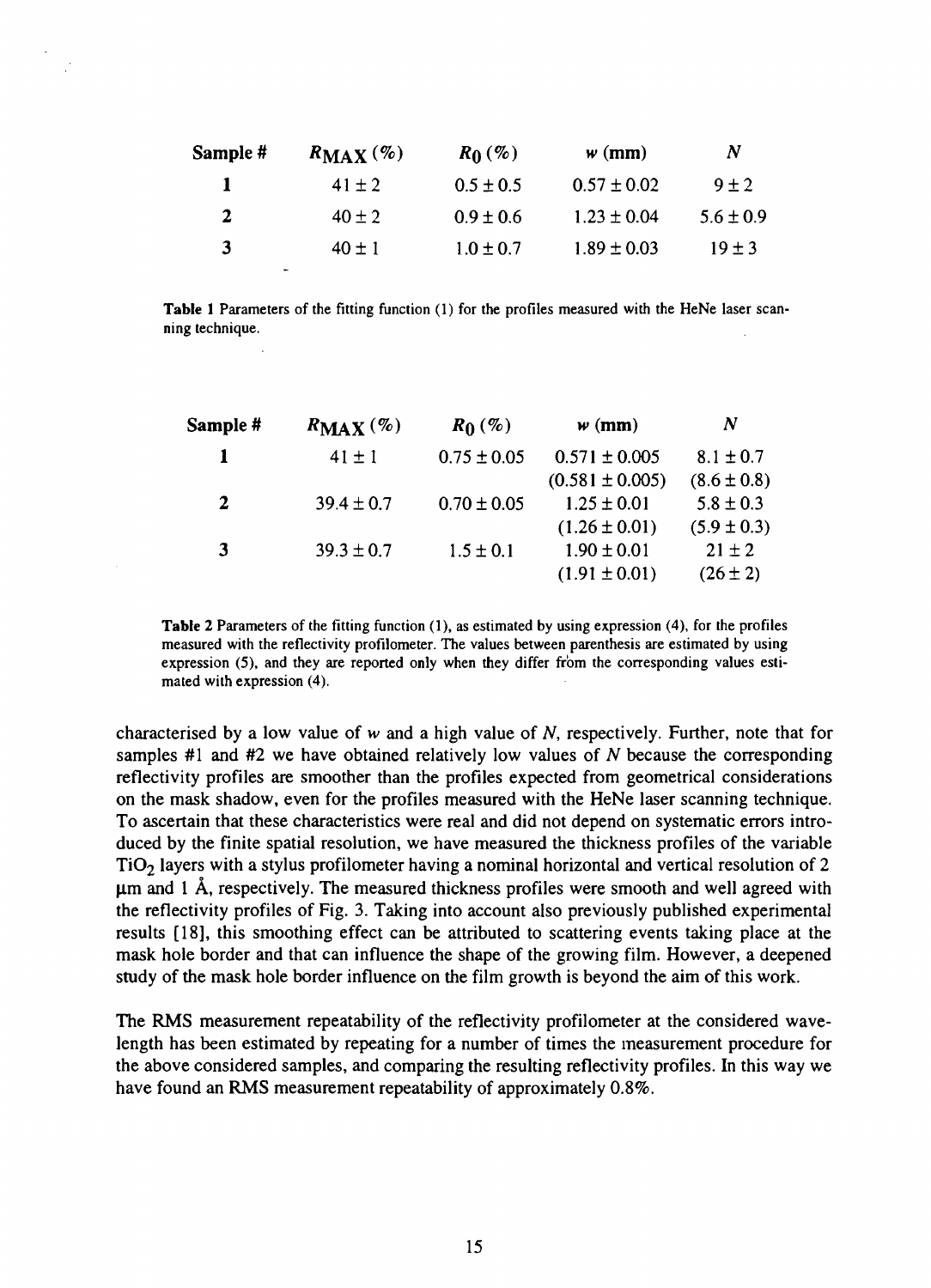# **4 Conclusions**

Realisation of a laser scanning system for the optical characterisation of devices having a variable reflectivity across their surface, such as GRM's, can represent a very expensive task when availability of wavelengths within a wide spectral region is required. We believe that the reflectivity profilometer here described can represent a suitable solution. Utilisation of a conventional arc lamp source, as compared to a set of laser sources or to an optical parametric oscillator, can keep the instrument cost reasonably low. Moreover, the relative simplicity of the set-up and the use of optical components which are available without difficulty in most optics laboratories should make this reflectivity profilometer attractive and easily realisable. We have tested the instrument at a wavelength of 633 nm, and it has been found to provide results which are in good agreement with those obtained by using a HeNe laser scanning system, with an RMS repeatability of approximately 0.8%.

We have discussed how the resolution cell size can influence estimation of the super-Gaussian parameters. We have also introduced a criterion, represented by condition (6), that permits to evaluate whether measured reflectivity profiles are affected by perturbations induced by the instrumental resolving power or not. However, it has been pointed out that use of expression (5) in the fitting procedure should provide accurate estimations of the super-Gaussian parameters even if the measured profile is affected by this kind of perturbations.

### Acknowledgements

The authors thank A. Gentili for his skilful technical assistance, and G. Salvetti for valuable discussions.

 $\ddot{\phantom{1}}$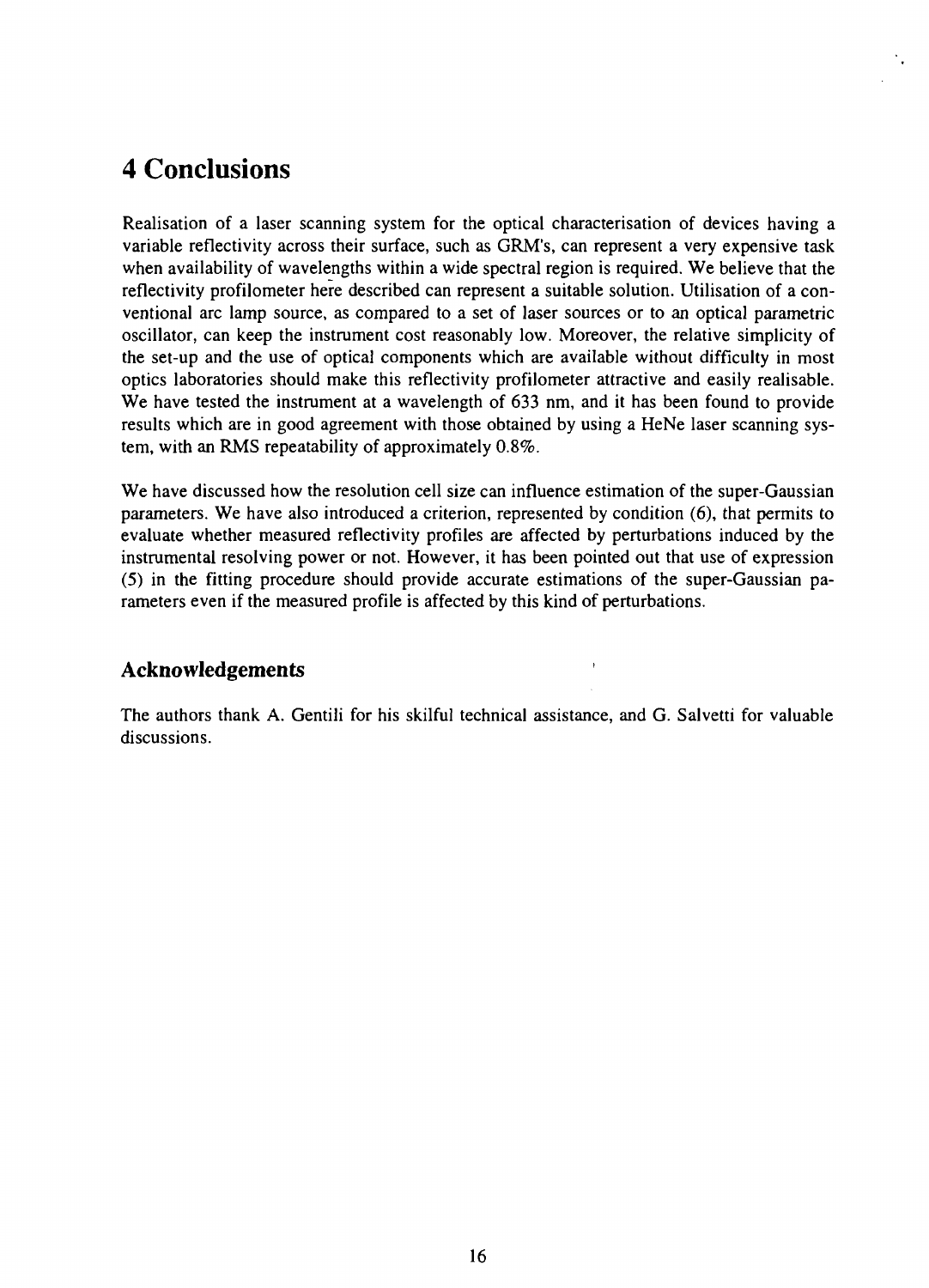## **References**

- [I] N. G. Vahitov, "Open resonators with mirrors having variable reflection coefficients," Radio Eng. Electron. Phys. 10, 1439-1446 (1965).
- [2] H. Zucker, "Optical resonators with variable reflectivity mirrors," Bell Syst. Tech. J. 49, 2349-2376(1970).
- [3] A. Yariv and P. Yeh, "Confinement and stability in optical resonators employing mirrors with Gaussian reflectivity tapers," Opt. Commun. 13, 370-374 (1975).
- [4] G. Giuliani, Y. K. Park, and R. L. Byer, "Radial birefringent element and its application to laser resonator design," Opt. Lett. 5,491-493 (1980).
- [5] P. Lavigne, N. McCarthy, and J. G. Demers, "Design and characterization of complementary Gaussian reflectivity mirrors," Appl. Opt. 24, 2581-2586 (1985).
- [6] E. Armandillo and G. Giuliani, "Achievement of large-sized  $TEM_{00}$  mode from an excimer laser by means of a novel apoditic filter," Opt. Lett. 10, 445-447 (1985).
- [7] N. McCarthy and P. Lavigne, "Large-size Gaussian mode in unstable resonators using Gaussian mirrors," Opt. Lett. 10, 553-555 (1985).
- [8] D. M. Walsh and L. V. Knight, "Transverse modes of a laser resonator with Gaussian mirrors," Appl. Opt. **25,** 2947-2954 (1986).
- [9] A. E. Siegman, *Lasers* (University Science Books, Mill Valley, Calif., 1986), Chap. 23, pp. 913-922.
- [10] S. De Silvestri, P. Laporta, V. Magni, O. Svelto, and B. Majocchi, "Unstable laser resonators with super-Gaussian mirrors," Opt. Lett. 13, 201-203 (1988).
- [II] S. De Silvestri, P. Laporta, V. Magni, and O. Svelto; "Solid-state laser unstable resonators with tapered reflectivity mirrors: the supergaussian approach," IEEE J. Quantum Electron. 24, 1172-1177 (1988).
- [12] C. Zizzo, C. Arnone, C. Call, and S. Sciortino, "Fabrication and characterization of Gaussian mirrors for the visible and the near infrared," Opt. Lett. 13, 342-344 (1988).
- [13] G. Emiliani, A. Piegari, S. De Silvestri, P. Laporta, and V. Magni, "Optical coatings with variable reflectance for laser mirrors," Appl. Opt. 28, 2832-2837 (1989).
- [14] A. Piegari, A. Tirabassi, and G. Emiliani, "Thin films for special laser mirrors with radially variable reflectance: production techniques and laser testing," SPIE Proc. **1125,** 68- 73(1989).
- [15] G. Duplain, P. G. Verly, J. A. Dobrowolski, A. Waldorf, and S. Bussière, "Gradedreflectance mirrors for beam quality control in laser resonators," Appl. Opt. 32, 1145- 1153(1993).
- [16] M. Montecchi, E. Nichelatti, A. Colucci, and E. Masetti, "Saw tooth phase modulating interferometry for the measurement of reflectivity and phase profiles of  $CO<sub>2</sub>$  laser mirrors," Pure Appl. Opt. 3, 573-583 (1994).
- [17] H. E. Bennet and J. M. Bennet, "Precision measurements of thin film optics," in *Physics of thin films,* G. Hass and R. E. Thun, eds. (Academic, New York, 1967), Vol. 4, pp. 57- 69.
- [18] E. Nichelatti, A. Tirabassi, and E. Melissano, "Deposition of profiled optical coatings by masking techniques: a study in the framework of the linear system theory," Pure Appl. Opt. 3,477-484(1994).